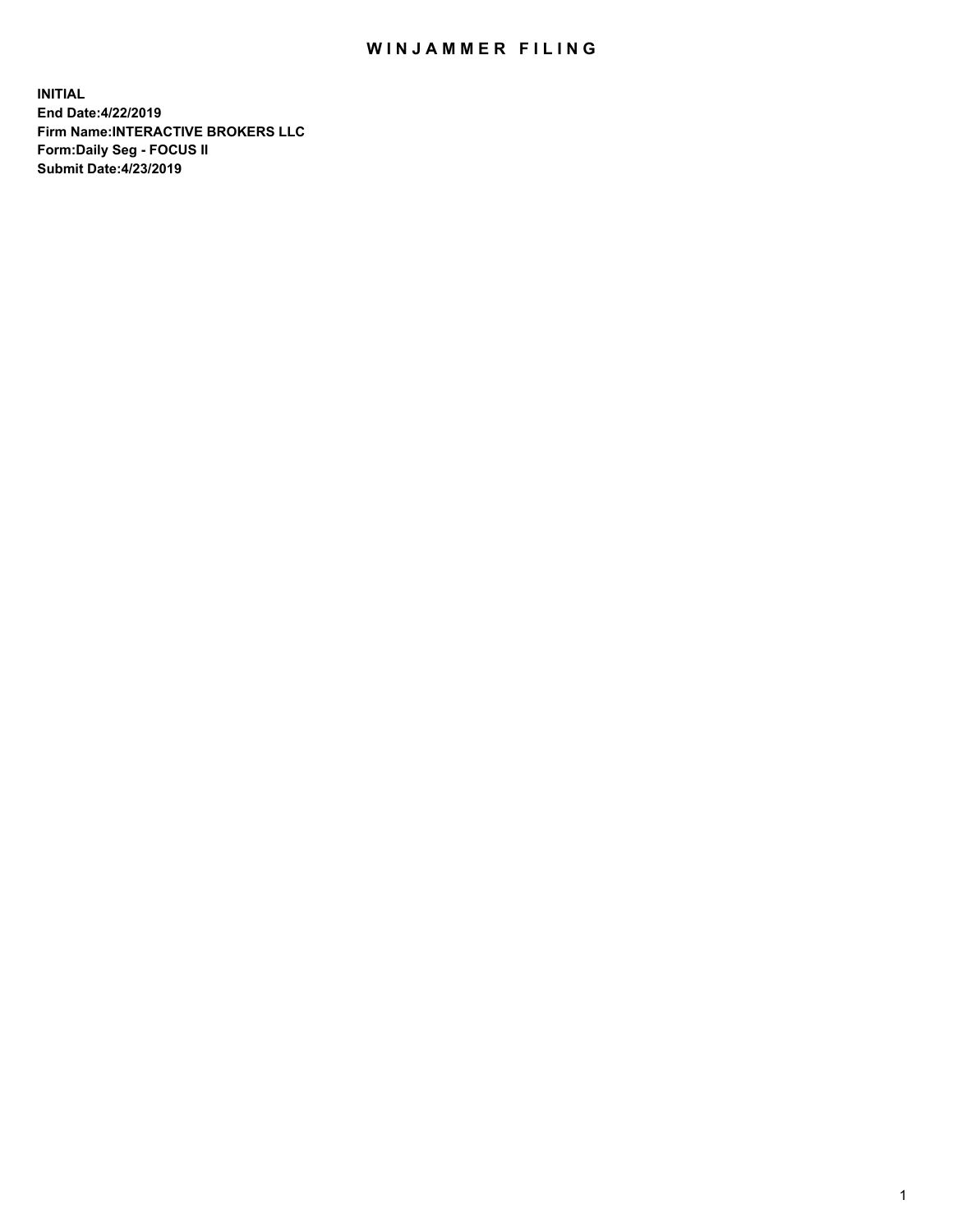**INITIAL End Date:4/22/2019 Firm Name:INTERACTIVE BROKERS LLC Form:Daily Seg - FOCUS II Submit Date:4/23/2019 Daily Segregation - Cover Page**

| Name of Company                                                                                                                                                                                                                                                                                                                | <b>INTERACTIVE BROKERS LLC</b>                                                                  |
|--------------------------------------------------------------------------------------------------------------------------------------------------------------------------------------------------------------------------------------------------------------------------------------------------------------------------------|-------------------------------------------------------------------------------------------------|
| <b>Contact Name</b>                                                                                                                                                                                                                                                                                                            | James Menicucci                                                                                 |
| <b>Contact Phone Number</b>                                                                                                                                                                                                                                                                                                    | 203-618-8085                                                                                    |
| <b>Contact Email Address</b>                                                                                                                                                                                                                                                                                                   | jmenicucci@interactivebrokers.c<br>om                                                           |
| FCM's Customer Segregated Funds Residual Interest Target (choose one):<br>a. Minimum dollar amount: ; or<br>b. Minimum percentage of customer segregated funds required:% ; or<br>c. Dollar amount range between: and; or<br>d. Percentage range of customer segregated funds required between:% and%.                         | $\overline{\mathbf{0}}$<br>$\overline{\mathbf{0}}$<br>155,000,000 245,000,000<br>0 <sub>0</sub> |
| FCM's Customer Secured Amount Funds Residual Interest Target (choose one):<br>a. Minimum dollar amount: ; or<br>b. Minimum percentage of customer secured funds required:% ; or<br>c. Dollar amount range between: and; or<br>d. Percentage range of customer secured funds required between:% and%.                           | $\overline{\mathbf{0}}$<br>0<br>80,000,000 120,000,000<br>0 <sub>0</sub>                        |
| FCM's Cleared Swaps Customer Collateral Residual Interest Target (choose one):<br>a. Minimum dollar amount: ; or<br>b. Minimum percentage of cleared swaps customer collateral required:% ; or<br>c. Dollar amount range between: and; or<br>d. Percentage range of cleared swaps customer collateral required between:% and%. | $\overline{\mathbf{0}}$<br><u>0</u><br>$\underline{0}$ $\underline{0}$<br>00                    |

Attach supporting documents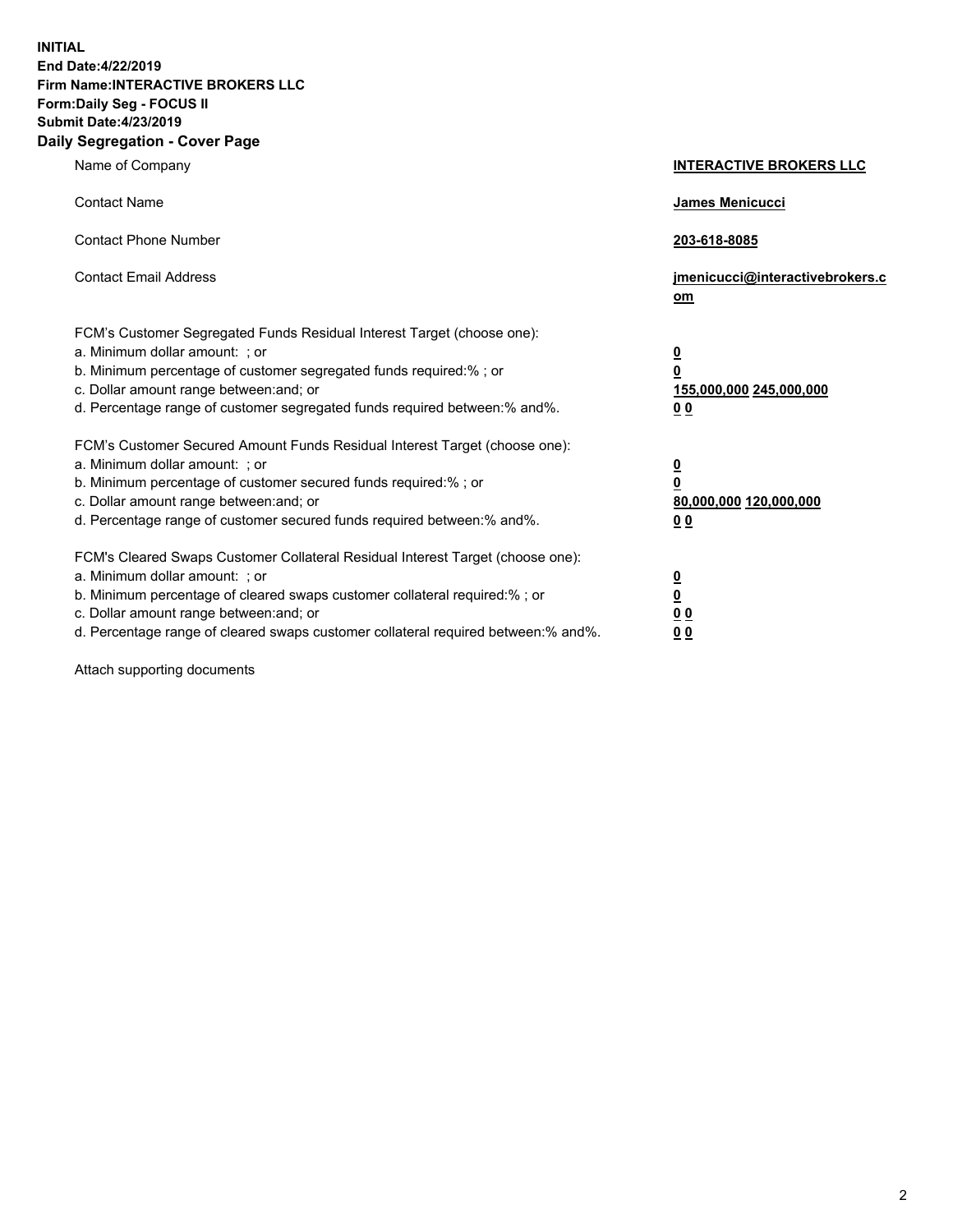## **INITIAL End Date:4/22/2019 Firm Name:INTERACTIVE BROKERS LLC Form:Daily Seg - FOCUS II Submit Date:4/23/2019 Daily Segregation - Secured Amounts**

|                | Dany Segregation - Secured Announts                                                         |                                                   |
|----------------|---------------------------------------------------------------------------------------------|---------------------------------------------------|
|                | Foreign Futures and Foreign Options Secured Amounts                                         |                                                   |
|                | Amount required to be set aside pursuant to law, rule or regulation of a foreign            | $0$ [7305]                                        |
|                | government or a rule of a self-regulatory organization authorized thereunder                |                                                   |
| $\mathbf{1}$ . | Net ledger balance - Foreign Futures and Foreign Option Trading - All Customers             |                                                   |
|                | A. Cash                                                                                     | 431, 111, 733 [7315]                              |
|                | B. Securities (at market)                                                                   | $0$ [7317]                                        |
| 2.             | Net unrealized profit (loss) in open futures contracts traded on a foreign board of trade   | 13,135,178 [7325]                                 |
| 3.             | Exchange traded options                                                                     |                                                   |
|                | a. Market value of open option contracts purchased on a foreign board of trade              | 68,686 [7335]                                     |
|                | b. Market value of open contracts granted (sold) on a foreign board of trade                | -12,959 [7337]                                    |
| 4.             | Net equity (deficit) (add lines 1. 2. and 3.)                                               | 444,302,638 [7345]                                |
| 5.             | Account liquidating to a deficit and account with a debit balances - gross amount           | 2,665 [7351]                                      |
|                | Less: amount offset by customer owned securities                                            | 0 [7352] 2,665 [7354]                             |
| 6.             | Amount required to be set aside as the secured amount - Net Liquidating Equity              | 444,305,303 [7355]                                |
|                | Method (add lines 4 and 5)                                                                  |                                                   |
| 7.             | Greater of amount required to be set aside pursuant to foreign jurisdiction (above) or line | 444,305,303 [7360]                                |
|                | 6.                                                                                          |                                                   |
|                | FUNDS DEPOSITED IN SEPARATE REGULATION 30.7 ACCOUNTS                                        |                                                   |
| 1.             | Cash in banks                                                                               |                                                   |
|                | A. Banks located in the United States                                                       | 67,641,034 [7500]                                 |
| 2.             | B. Other banks qualified under Regulation 30.7<br><b>Securities</b>                         | 0 [7520] 67,641,034 [7530]                        |
|                | A. In safekeeping with banks located in the United States                                   |                                                   |
|                | B. In safekeeping with other banks qualified under Regulation 30.7                          | 412,451,885 [7540]<br>0 [7560] 412,451,885 [7570] |
| 3.             | Equities with registered futures commission merchants                                       |                                                   |
|                | A. Cash                                                                                     | $0$ [7580]                                        |
|                | <b>B.</b> Securities                                                                        | $0$ [7590]                                        |
|                | C. Unrealized gain (loss) on open futures contracts                                         | $0$ [7600]                                        |
|                | D. Value of long option contracts                                                           | $0$ [7610]                                        |
|                | E. Value of short option contracts                                                          | 0 [7615] 0 [7620]                                 |
| 4.             | Amounts held by clearing organizations of foreign boards of trade                           |                                                   |
|                | A. Cash                                                                                     | $0$ [7640]                                        |
|                | <b>B.</b> Securities                                                                        | $0$ [7650]                                        |
|                | C. Amount due to (from) clearing organization - daily variation                             | $0$ [7660]                                        |
|                | D. Value of long option contracts                                                           | $0$ [7670]                                        |
|                | E. Value of short option contracts                                                          | 0 [7675] 0 [7680]                                 |
| 5.             | Amounts held by members of foreign boards of trade                                          |                                                   |
|                | A. Cash                                                                                     | 85,871,296 [7700]                                 |
|                | <b>B.</b> Securities                                                                        | $0$ [7710]                                        |
|                | C. Unrealized gain (loss) on open futures contracts                                         | 674,070 [7720]                                    |
|                | D. Value of long option contracts                                                           | 68,686 [7730]                                     |
|                | E. Value of short option contracts                                                          | <u>-12,959</u> [7735] <u>86,601,093</u> [7740]    |
| 6.             | Amounts with other depositories designated by a foreign board of trade                      | 0 [7760]                                          |
| 7.             | Segregated funds on hand                                                                    | $0$ [7765]                                        |
| 8.             | Total funds in separate section 30.7 accounts                                               | 566,694,012 [7770]                                |
| 9.             | Excess (deficiency) Set Aside for Secured Amount (subtract line 7 Secured Statement         | 122,388,709 [7380]                                |
|                | Page 1 from Line 8)                                                                         |                                                   |
| 10.            | Management Target Amount for Excess funds in separate section 30.7 accounts                 | 80,000,000 [7780]                                 |
| 11.            | Excess (deficiency) funds in separate 30.7 accounts over (under) Management Target          | 42,388,709 [7785]                                 |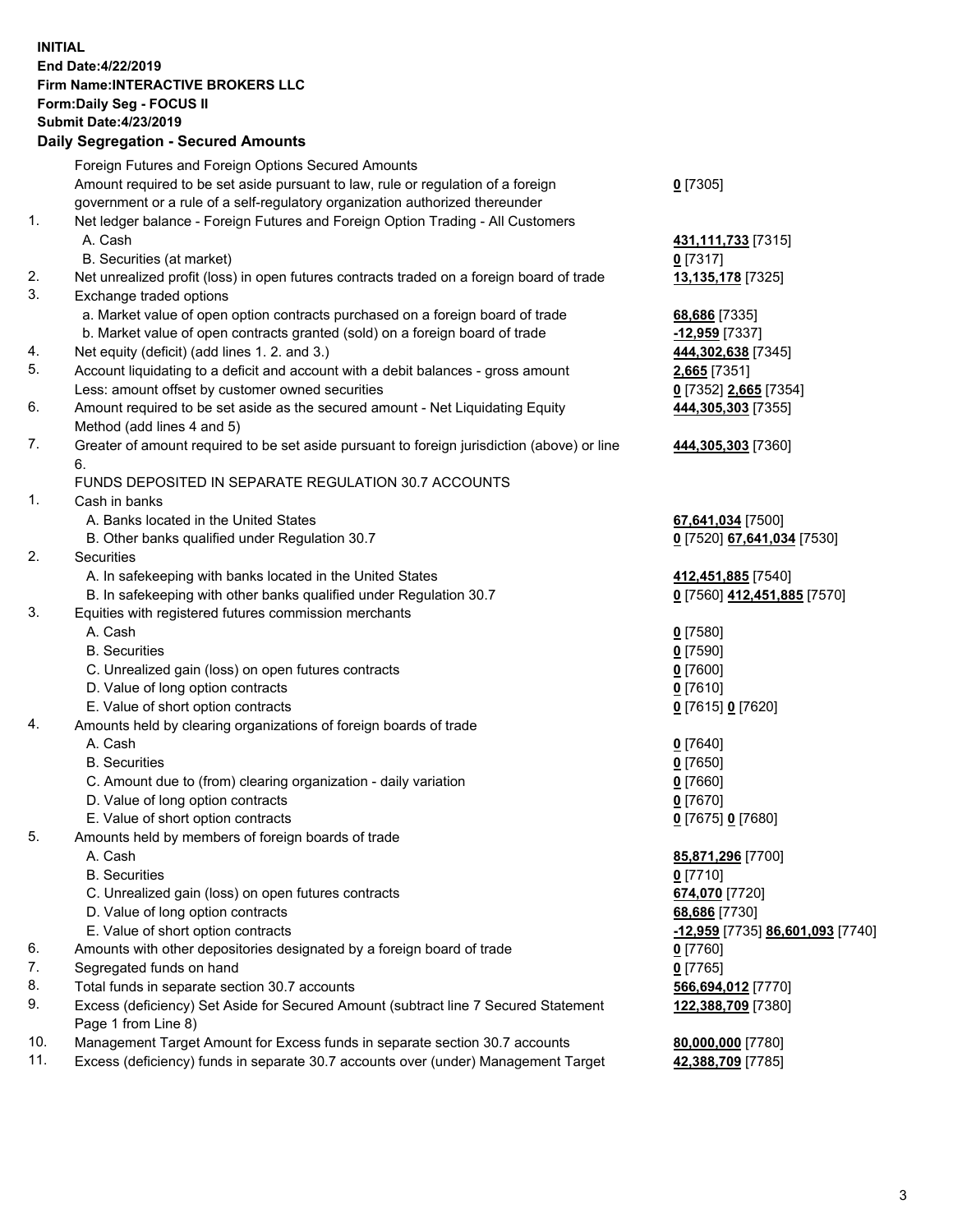**INITIAL End Date:4/22/2019 Firm Name:INTERACTIVE BROKERS LLC Form:Daily Seg - FOCUS II Submit Date:4/23/2019 Daily Segregation - Segregation Statement** SEGREGATION REQUIREMENTS(Section 4d(2) of the CEAct) 1. Net ledger balance A. Cash **3,740,140,939** [7010] B. Securities (at market) **0** [7020] 2. Net unrealized profit (loss) in open futures contracts traded on a contract market **52,787,659** [7030] 3. Exchange traded options A. Add market value of open option contracts purchased on a contract market **133,508,598** [7032] B. Deduct market value of open option contracts granted (sold) on a contract market **-187,447,462** [7033] 4. Net equity (deficit) (add lines 1, 2 and 3) **3,738,989,734** [7040] 5. Accounts liquidating to a deficit and accounts with debit balances - gross amount **1,209,608** [7045] Less: amount offset by customer securities **0** [7047] **1,209,608** [7050] 6. Amount required to be segregated (add lines 4 and 5) **3,740,199,342** [7060] FUNDS IN SEGREGATED ACCOUNTS 7. Deposited in segregated funds bank accounts A. Cash **513,214,258** [7070] B. Securities representing investments of customers' funds (at market) **2,196,702,055** [7080] C. Securities held for particular customers or option customers in lieu of cash (at market) **0** [7090] 8. Margins on deposit with derivatives clearing organizations of contract markets A. Cash **2,911,646** [7100] B. Securities representing investments of customers' funds (at market) **1,283,622,881** [7110] C. Securities held for particular customers or option customers in lieu of cash (at market) **0** [7120] 9. Net settlement from (to) derivatives clearing organizations of contract markets **358,687** [7130] 10. Exchange traded options A. Value of open long option contracts **133,647,841** [7132] B. Value of open short option contracts **-187,592,178** [7133] 11. Net equities with other FCMs A. Net liquidating equity **0** [7140] B. Securities representing investments of customers' funds (at market) **0** [7160] C. Securities held for particular customers or option customers in lieu of cash (at market) **0** [7170] 12. Segregated funds on hand **0** [7150] 13. Total amount in segregation (add lines 7 through 12) **3,942,865,190** [7180] 14. Excess (deficiency) funds in segregation (subtract line 6 from line 13) **202,665,848** [7190] 15. Management Target Amount for Excess funds in segregation **155,000,000** [7194]

16. Excess (deficiency) funds in segregation over (under) Management Target Amount Excess

**47,665,848** [7198]